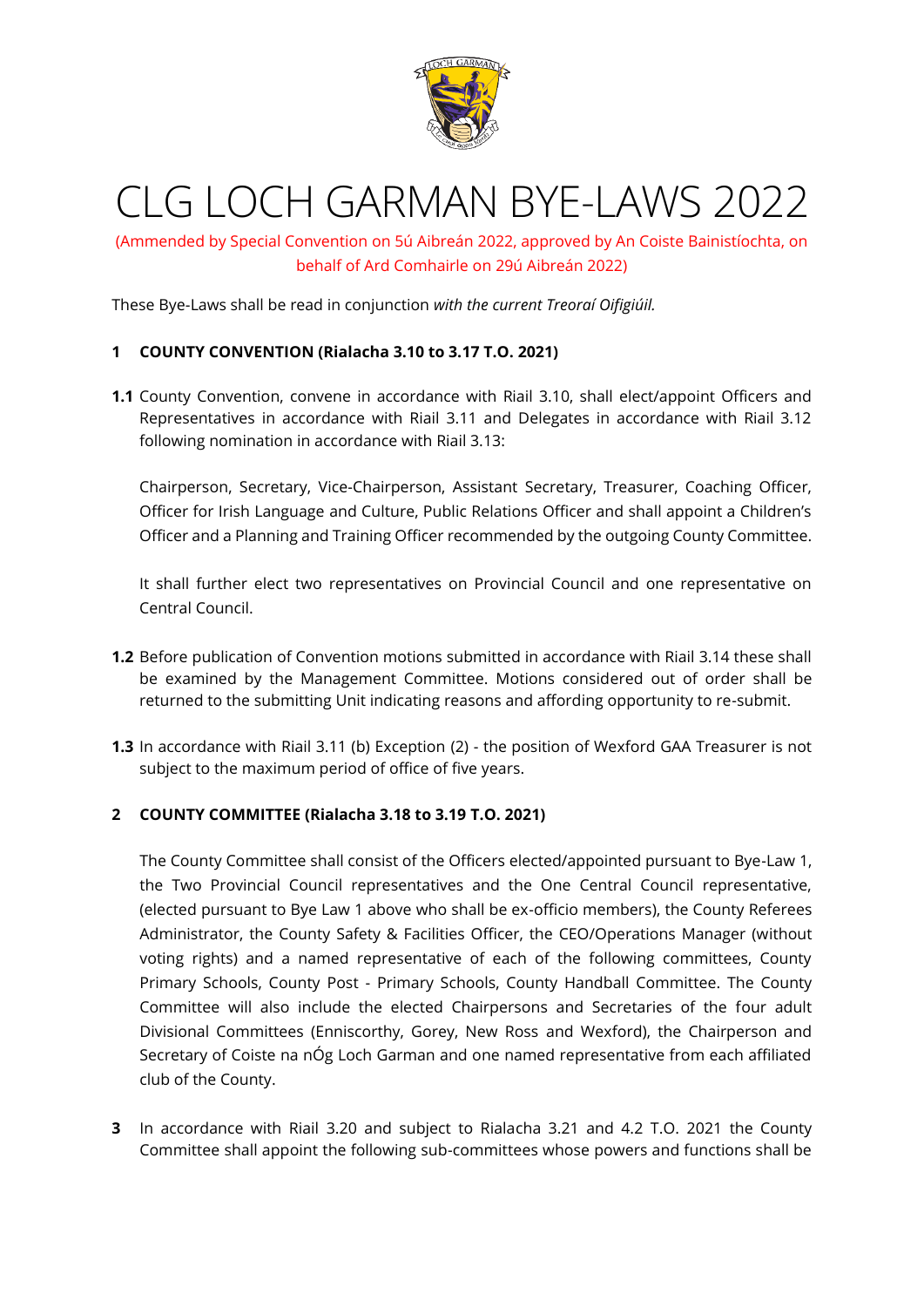as detailed therein and in these Bye-Laws where appropriate. All members of sub-committees shall be named. The membership of each shall be determined as follows:

**(a) Management Committee**: It shall consist of the Officers and representatives to Central and Provincial Council, Chairperson and Secretary Coiste na nÓg Loch Garman, the County Safety & Facilities Officer, the CEO/Operations Manager (without voting rights) and one nominee of the County Chairperson.

Its powers, functions and responsibilities shall be as set out in Riail 3.20 (i) T.O. 2021.

**(b) Competitions Control Committee**: It shall consist of a Chairperson and a Vice Chairperson (nominated by the County Chairperson), the Assistant County Secretary, the County Referees Administrator (who shall be entitled to vote only on the appointment of referees), either the Chairperson or Secretary of Coiste na nÓg Loch Garman CCC or a named representative of Coiste na nÓg Loch Garman and a named representative of each of the four Divisional District Committees plus eight other named members.

Its powers, functions and responsibilities shall be as set out in Riail 3.20 (ii) T.O. 2021 except as those defined below in Sections 1 and 2.

The Competitions Control Committee shall be structured and operate as two separate subcommittees as follows:

## **Section 1**

## **Competition Control Committee – Fixtures**

It shall consist of a Chairperson and a Secretary (nominated by the County Chairperson from the appointed Competition Control Committee), a Fixtures Analyst, the County Referees Administrator (who shall be entitled to vote only on the appointment of referees), either the Chairperson or Secretary of Coiste na nÓg Loch Garman CCC and a named representative of each of the four Divisional District Committees.

It shall be responsible for all arrangements, including the appointment of Referees and control of any matters arising from Games under the jurisdiction of the County Committee.

It shall process and make recommendations to the County Committee on the Grading of Clubs.

It shall investigate and process matters relating to the Enforcement of Rialacha, including hearing Objections and Counter-Objections.

## **Section 2 Competition Control Committee – Discipline**

It shall consist of a Chairperson and a Secretary (nominated by the County Chairperson from the appointed Competition Control Committee) and four other members.

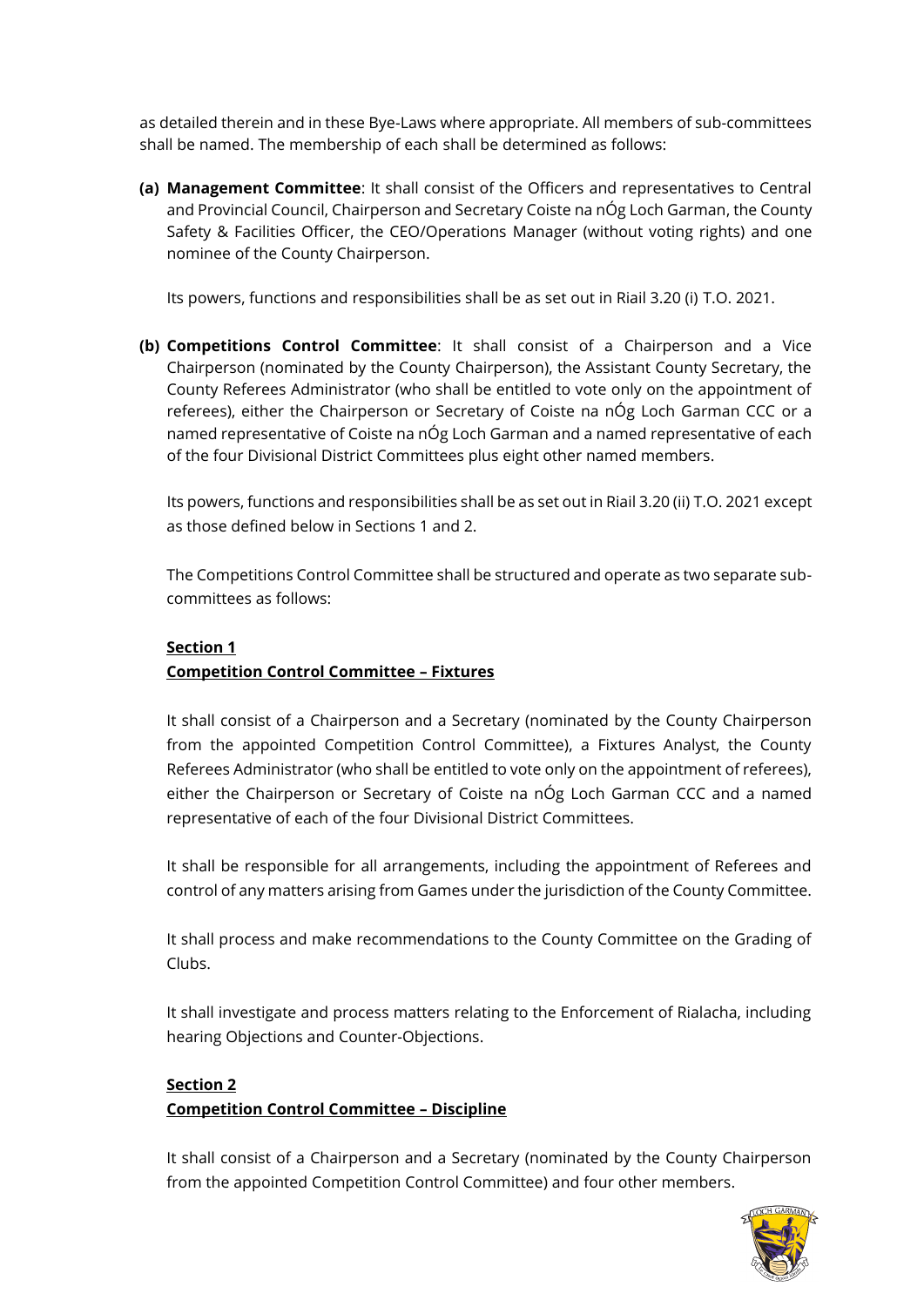It shall be responsible for all Disciplinary matters other than those functions reserved to the County Hearings Committee.

The members of both committees shall be constituted from those members as appointed to the Competition Control Committee.

Quorum for these committees shall be as set out in accordance with Riail 4.2 T.O. 2021.

The County Committee may delegate other plenary powers to its Competitions Control Committee and in such cases Appeals may be made only to the Provincial Council.

**(c) Fixtures Analysts:** In accordance with Riail 3.20 (iii) T.O. 2021, up to two Fixtures Analysts shall be appointed by the County Management Committee.

Their responsibilities are as set out in Riail.

**(d) Hearings Committee:** There shall be a Hearings Committee which shall consist of a Chairperson and Secretary, appointed by the County Committee with a total of nine named members. It shall consist of at least three members for any hearing.

Its functions shall be in accordance with Riail 3.20 (iv) T.O. 2021

**(e) Safety and Facilities Committee:** It shall have six members including the County Safety & Facilities Officer who shall be Chairperson, a Qualified Event Controller. The remaining members, nominated by the Management Committee for appointment by the County Committee, should be suitably qualified in areas relevant to the terms of reference of the Committee as outlined in Riail 3.20 (v) T.O. 2021.

Its functions shall be in accordance with Riail 3.20 (v) T.O. 2021

**(f) Referees' Administration Committee:** It shall consist of the County Referees' Administrator and five other named members (one of whom shall act as Rúnaí)*,* nominated by the Management Committee for appointment by the County Committee.

Its functions shall be in accordance with Riail 3.20 (viii) T.O. 2021

**(g) Coaching and Games Development Committee:** It shall consist of the County Coaching Officer, as Chairperson, Games Development Manager (who shall act as Rúnaí), and a named representative from each of the following committees Primary Schools, Post Primary Schools & Vocational Schools, Chairperson Coiste na nÓg Loch Garman, a named representative from the County Squads Sub-Committee and two others nominated by the Management Committee for appointment by the County Committee. It shall consist of nine members in total.

Its functions shall be in accordance with Riail 3.20 (ix) T.O. 2021

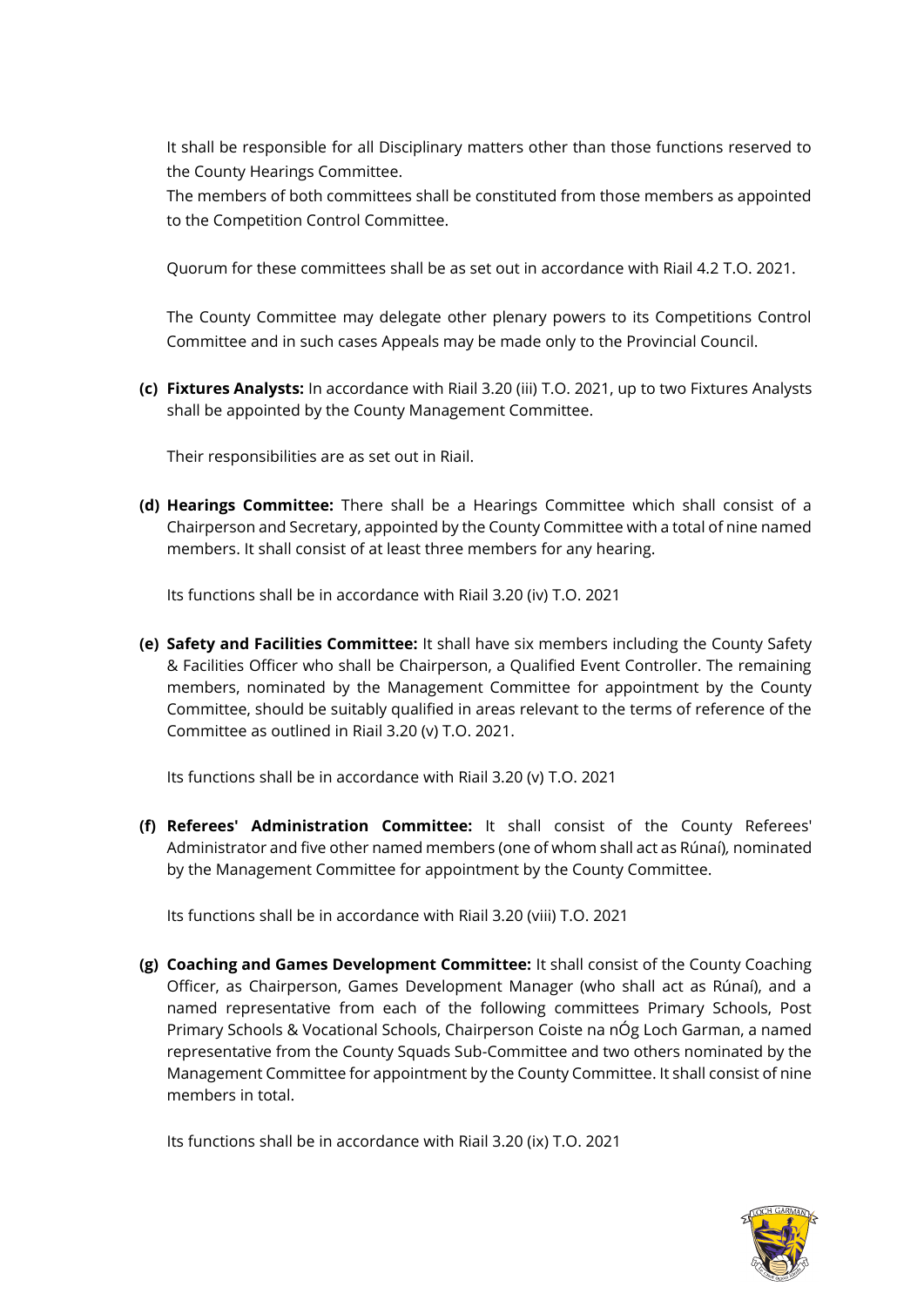**(h) Cultural Committee:** It shall consist of the Officer for Irish Language & Culture and five other named members (one of whom shall act as Rúnaí), nominated by the Management Committee for appointment by the County Committee.

Its functions shall be in accordance with Riail 3.20 (x) T.O. 2021.

**(i) County Public Relations/Marketing & IT Committee :** It shall consist of the County Public Relations Officer, PRO Coiste na nÓg Loch Garman, IT Officer and six others named members (one of whom shall act as Rúnaí*),* nominated by the Management Committee for appointment by the County Committee. It shall consist of nine members.

Its functions shall be in accordance with Riail 3.20 (xi and xiv ) T.O. 2021.

**(j) County Youth Committee/ Coiste na nÓg:** It shall consist of the following members:

Chairperson, Vice Chairperson, Secretary, Assistant Secretary, Treasurer, PRO, County Children's Officer and County Coaching Officer. This committee shall oversee the running of the affairs of Coiste na nÓg Loch Garman.

Its functions shall be in accordance with Riail 3.20 (xii) T.O. 2021.

**(k) Finance Sub Committee:** It shall consist of the County Chairperson, County Secretary, County Treasurer, a representative from the County Board Auditors and three others nominated by the Management Committee for appointment by the County Committee. It shall consist of seven members.

It shall have responsibility for all financial matters referred to it by the County Committee and/or the County Management Committee.

The committee shall report regularly to the County Management Committee and to meetings of the County Committee.

Its functions shall be in accordance with Riail 3.20 (xiii) T.O. 2021.

**(l) County Teams' Management & Panels' Committee:** The membership of the County Teams' Management and Panels' Committee shall be as outlined in the Charter for County Committee / Player Relationships and as approved by Árd Chomhairle from time to time and shall be nominated by the Management Committee for appointment by the County Committee.

The functions of this Committee shall be as outlined in Riail 3.20 (xv) T.O. 2021.

**(m)Health and Wellbeing Committee**: It shall consist of the Children's Officer, and two other named members.

The functions of this committee shall be as outlined in Riail 3.21(xvii) T.O. 2021.

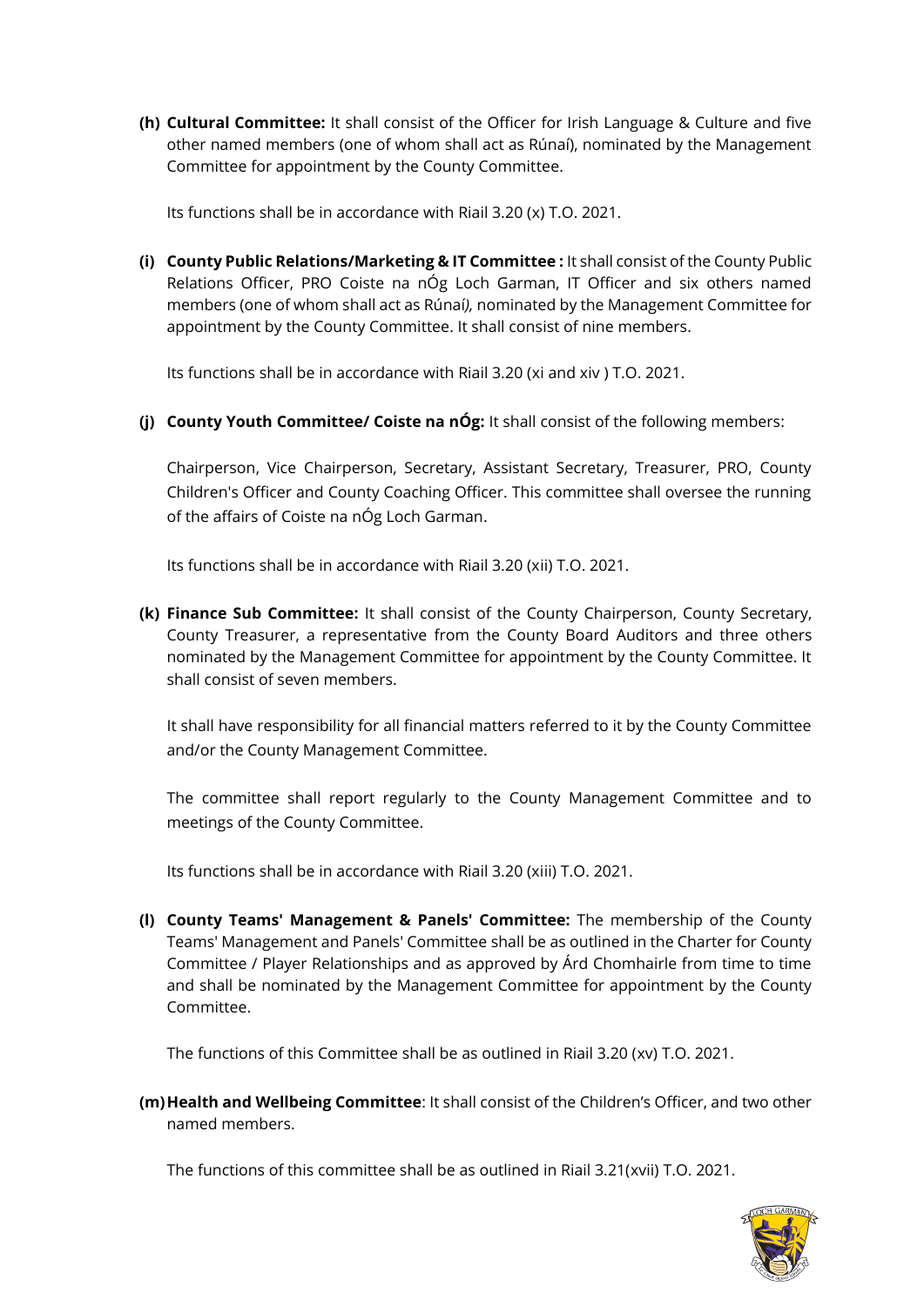**(n) Planning and Training Committee:** It shall consist of five members, the Chairperson of which shall be the County Planning & Training Officer. All members shall, upon appointment, complete the necessary training as prescribed by The National Officer Development Committee and Club and County Planning Committee**.** 

The functions of this committee shall be as outlined in Riail 3.21(vi) T.O. 2021.

**(o) Audit and Risk Committee:** It shall consist of no more than five named members including a Chairperson nominated by the Management Committee and approved by the Provincial Audit and Risk Committee and up to four members nominated by the Management Committee. The Treasurer shall not be a member.

The functions of this committee shall be as outlined in Riail 3.21(xvi) T.O. 2021.

- **4** In accordance with Riail. 3.19 (l) T.O. 2021 the County Committee shall/may appoint the following subcommittees whose functions and powers shall be as set out in these Bye-Laws:
	- **(i) Divisional Sub-Committees**: The County shall be divided into four Divisions: Enniscorthy, Gorey, New Ross and Wexford. In each a Divisional Sub-Committee shall be formed of a representative from each affiliated Club entered in the County Championship.

Each Divisional Committee shall hold its Annual General Meeting before the County Convention each year, when Chairperson, Secretary, Treasurer, and PRO shall be elected.

These Officers shall hold office until the conclusion of the AGM of the following year.

Those entitled to vote at the AGM shall be the members of the outgoing committee and one representative from each Club, which legally competed in the current year's Championships. Divisional Committee meetings shall be held as may be decided at the first meeting.

**(ii)** Each Divisional Committee will form a Competitions Control Committees consisting of five named members.

It shall be responsible for all arrangements including the appointment of referees and for control of games under the jurisdiction of the Divisional Committee. Disciplinary matters other than those reserved for the County Hearings Committee shall be dealt with by the Divisional Competitions Control Committee.

The Divisional Competitions Control Committee shall deal with objections and counter objections arising from games under the control of the Divisional Committee.

The Divisional Competitions Control Committee shall investigate and process matters relating to the enforcement of the Rialacha and Match Regulations for games under the control of the Divisional Committee.

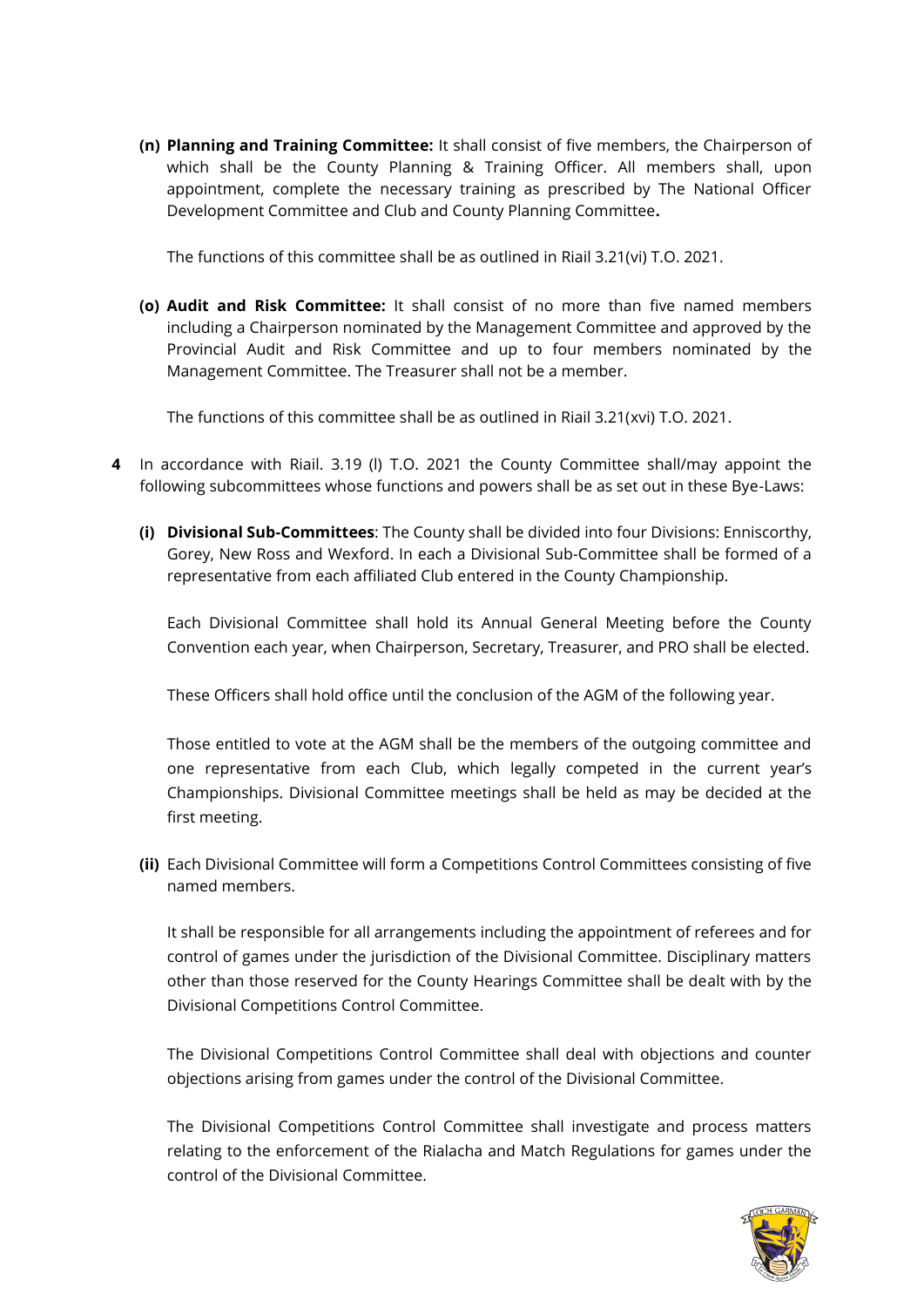Requests for Hearings and/or Appeals against decisions of the Divisional Competitions Control Committee shall be dealt with by the County Hearings Committee

#### **5 Fundraising Control Committee**

It shall consist of a Chairperson nominated by the County Chairperson and 14 other nominated members appointed by the County Committee.

It shall be responsible, subject to the overall jurisdiction of the County Committee for the organising/overseeing of all fundraising activities for County Committee.

#### **6 County Squads Committee**

It shall consist of a Chairperson nominated by the County Chairperson and one representative each from the County Committee, Coiste na nÓg, the County Coaching Committee plus four other persons appointed by the County Committee.

It shall be responsible for the organising of all Squad Mentors and oversee the organising of all squad activities.

#### **7 Football Advisory Committee**

It shall consist of a Chairperson, Secretary and 5 other members.

It shall be responsible for the promotion and developments of all football activities in the county subject to the overall jurisdiction of the County Committee.

#### **8 Hurling Advisory Committee**

It shall consist of a Chairman, Secretary and 5 other named members.

It shall be responsible for the promotion and developments of all hurling activities in the county subject to the overall jurisdiction of the County Committee.

## **9 Coiste na nÓg Loch Garman**

It shall, subject to the overall jurisdiction of the County Committee be responsible for all activities and all competitions up to and including minor level. It shall be responsible for the organisation of skills competitions for hurling and football and shall promote the Irish language and culture in all its activities.

Officers to be appointed by the County Committee.

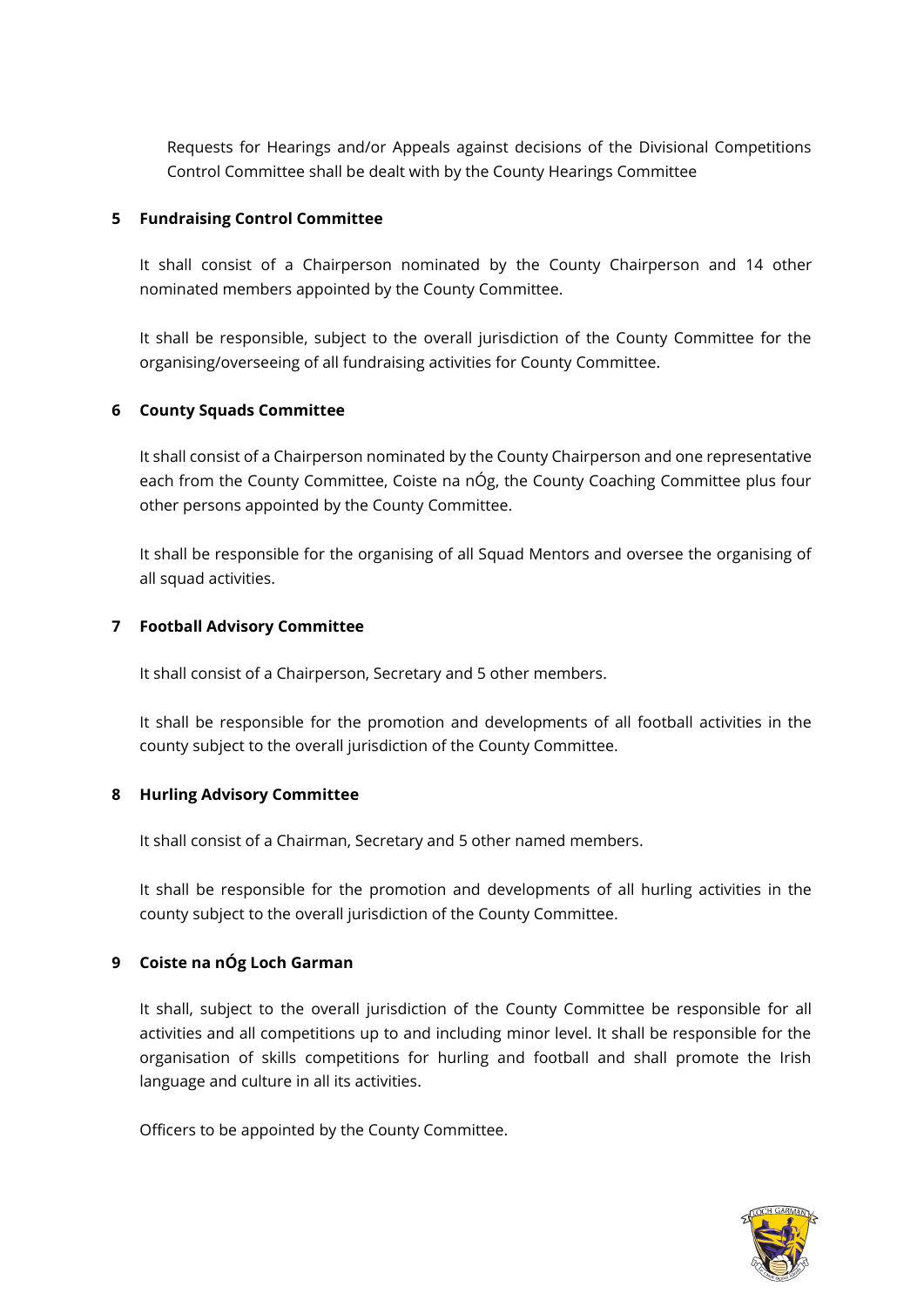Coiste na nÓg Loch Garman to be structured in the following way: Chairperson, Vice Chairperson, Secretary, Assistant Secretary, Treasurer, PRO, Registrar, Children's Officer, Coaching Officer and one representative each from the Primary, Secondary, and Vocational schools and one representative each from the underage clubs in the county.

One observer from each of the following: Ladies Football, Camogie, Rounders, Handball, and Scór (Scór na nOg).

**Coiste na nÓg Loch Garman Competitions Control Committee** will have the same responsibilities as the Committee at Bye-Law 3 (b) above. It shall consist of a Chairperson and Secretary to be nominated by the County Chairperson, and it shall also consist of a named representative from each Division, appointed by the County Committee.

Recommendations regarding Grading from Coiste na nOg CCC shall be ratified by the County CCC Committee.

Hearings where prescribed and requested against its decisions shall be heard by the Co. Hearings Committee.

## **10 Other Relevant Connection - For the purposes of Riail 6.3 T.O. 2021**

A member shall be considered to have an Other Relevant connection with a club:

(1) With the club in the catchment area where he/she attended or is attending a rural National School

#### **or**

(2) With a club in the catchment area where his/her parents were permanently resident at the time of his/her birth.

## **11 Inter-County Transfers (Transfer into Wexford from outside the County)**

Pursuant to Riail 6.6 (d) T.O. 2021 which states that a Player who applies for an Inter-County transfers must satisfy the requirements of the new County's Bye-Laws as regards the club he joins, a Player availing of such a transfer must be in permanent residence within a clubs Parish Boundary and, proof of Permanent Residence must be provided to the Wexford GAA office for review by the CCCC, subject to the following exceptions:

- 1. there is an Other Relevant Connection as outlined in Bye Law No 10 as above
- 2. the Player is subject to Riail 6.6 (i) T.O. 2021

The Parish Boundary as obtained on January 1st 1972 and as determined by the County Committee under Riail 6.3 T.O. 2021 shall continue to be the accepted catchment area for the purposes of transfers in Wexford.

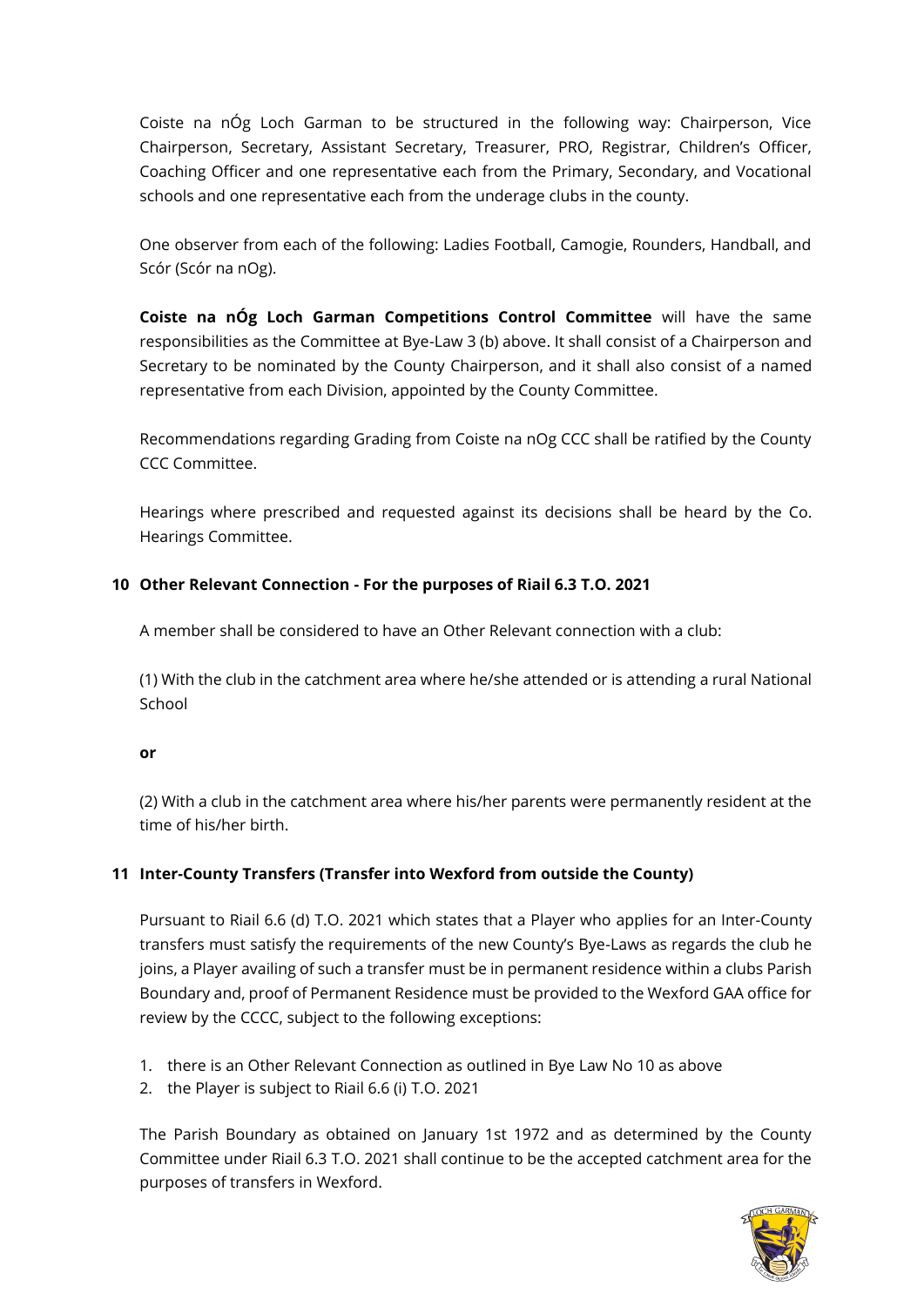Players transferring into a club in Wexford Town from outside the county shall transfer to the appropriate club subject to the exceptions listed with regard to Wexford Town transfers in Bye Law No 12 as below

#### **12 Transfers within the County** shall be in accordance with Riail 6.5 T.O. 2021

A member who wishes to leave one Club to join another club within the County must apply to the County Committee for a transfer before 5pm on the last Friday in January each year (submit a current Application Form to be obtained from the GAA Office or Wexford GAA website).

Applications from players up to and including minor grade must have the consent of parents/guardian.

The Parish Boundary as obtained on January 1st 1972 and as determined by the County Committee under Riail 6.3 T.O. 2021 shall continue to be the accepted catchment area for the purposes of transfers in Wexford.

#### **Exceptions**

Teams shall not be composed of players from more than one parish, with the exception of Our Lady's Island who can select players from the adjoining parish of Ballymore. Applicable up to and including Under 21 grade only.

However Riail 6.3 T.O. 2021 will apply.

The closing date for all transfers within the county shall be 5.00pm on the last Friday in January.

## **Wexford Town Inter-Club Transfers**

- 1. The Parish Boundary as obtained on 1 January 1972 and as determined by the County Committee under Riail 6.3 T.O. 2021 shall continue to be the accepted catchment area for the purposes of transfers in Wexford.
- 2. Subject to the Exceptions below, or unless otherwise exempted by the CCC a player, including underage and adult, must continue as a member of the Wexford Town Club of which he was a member on the 1 November 2019. This bye law to remain in force until 1 November 2022.

#### Exceptions:

(i) A member of a club in Wexford town whose permanent Residence is currently outside Wexford town may transfer to the club in whose Catchment area he/she permanently lives.

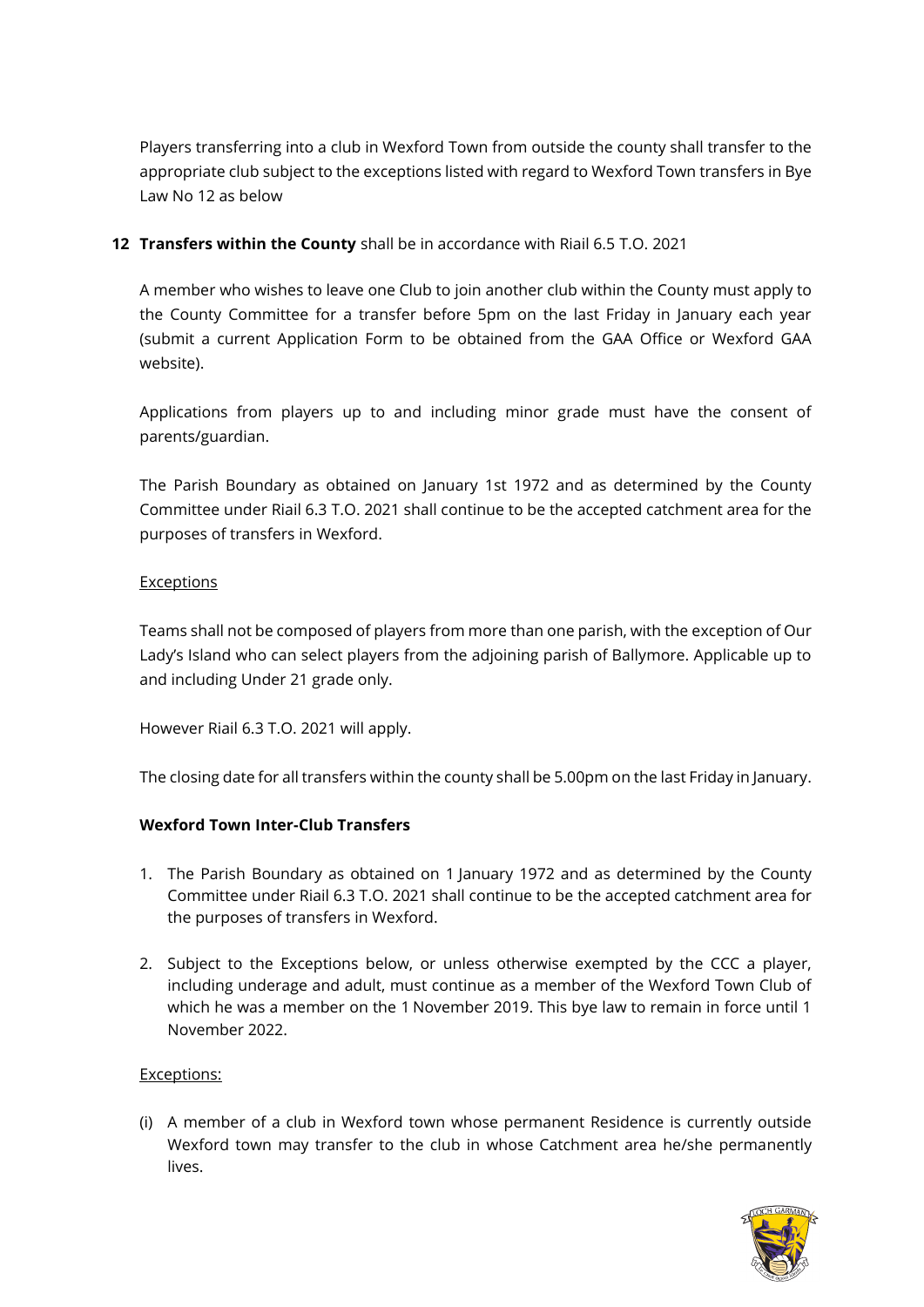- (ii) A member of a club in Wexford town who satisfies the CCC that his permanent Residence has changed to the catchment of a club outside Wexford town may be granted a transfer.
- (iii) A member of a club in Wexford town who wishes to return to his first Club may be granted a transfer. First Club defined as per Riail 6.4 (d) An Treoraí Oifigúil 2021: When a player first legally participates in Club Competition with a club (including a Club within an Independent Team) at Under 12 Grade or over (including Go Games) organised by the County Committee or one of its Sub Committees, that Club becomes his first club.
- (iv) An adult who did not play for any club in Wexford town club for 1 calendar year may make an application , and be considered for a Transfer - for Wexford town only.
- (v) A Youth Member (i.e. a player who participates in a Club Competition at Under 11 Grade (including Go Games) up to and including Minor Grade) who did not play for any club in Wexford town for 1 calendar year may make an application and be considered for a Transfer - for Wexford town only.
- (vi) In special circumstances, including situations brought about by domestic or family matters, health related situations or where extenuating matters arise, a transfer application to which neither club involved objects will be subject to assessment by an Arbitrator prior to submission to the CCC for final decision. Similarly a club may refer a transfer application to the arbitrator for assessment where they feel extenuating circumstances may apply.

The Arbitrator shall be nominated by the Wexford Town Clubs for the period of the byelaw and ratified by the County Committee.

The decision of the Arbitrator on whether to refer a transfer application to the CCC shall be final and accepted in good faith by all clubs in Wexford Town.

- (vii) Where a transfer is granted under (iii), (iv),(v) or (vi) above the transferred player must remain with that club for a period of no less than 3 calendar years.
- (viii) In circumstances where a club cannot field a team at Under 13,15 or 17 the Arbitrator , as specified in (vi) above may make arrangements, subject to CCC approval, to facilitate the players concerned within their own age groups. Such arrangements may include transfer/ temporary transfer for a specified period
- (ix) An Adult member whose club does not field a team or is unable to field a team will be a free to apply for and be granted a transfer to another club within Wexford Town.
- (x) All transfer applications made under paragraphs (i) to (vi) inclusive and ,(viii) or (ix) above shall be submitted in accordance with transfer regulations prior 5.00pm on the last Friday in January of the applicable year
- **13 Attachment to First Club. Riail 6.4 T.O. 2021**

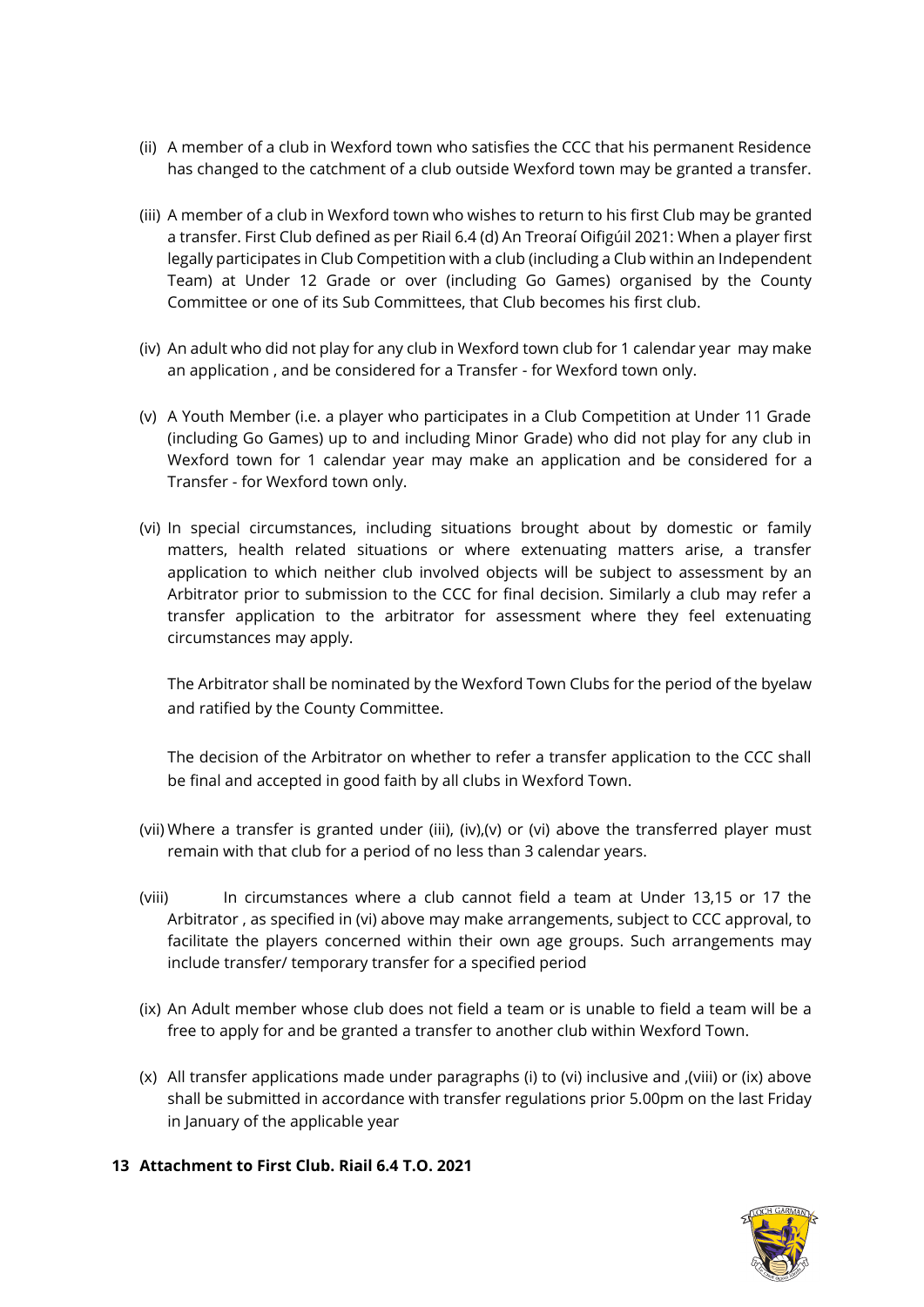A person first becomes a member of the Association by joining a club within the county of his permanent residence subject to the following limited choices**:** 

1. The club within the catchment area (The Parish Boundary as obtained on 1<sub>st</sub> January 1972 and as determined by the County Committee under Riail 6.3 T.O. 2021) where he permanently resides.

2. The club with which he/she has an Other relevant connection under Bye Law No 10.

## **14 Grading of Clubs and Players**

Grading of clubs and players shall be dealt with in accordance with Riail 6.20 T.O. 2021

- (i) The closing date for club applications for Grading shall be 5pm on the last Friday in January each year.
- (ii) The status of a player will be determined in the first or subsequent rounds by playing in a championship grade in either the league or knockout stages of a championship.

In cases where a club fields 3 or more teams at championship level in a code, a player may only participate and play at one grade below the level in which he participated the previous year in that code.

e.g. A player who plays Senior hurling championship in 2021 and his club field teams at Senior , Intermediate 'A' ,Junior & Junior B in 2022 the player is only eligible to play for the Senior or Intermediate 'A' teams in 2022 and is ineligible to play for the Junior and Junior B teams in 2022.

#### Exception

The status of an U18 player (first year out of U17 Grade) will be determined by playing two or more games in a championship grade in either the league or knockout stages of championship.

This exception permits the player to play in only one grade of championship in each code in each seven-day period (Friday morning to the following Thursday night). Coming on as a substitute constitutes playing a game.

For example, if an U18 player plays in the Junior B grade for their club's second team on Friday night, they can play again in the Junior B grade on the following Wednesday night (this may occur if there are back matches to be scheduled). However, this player may not play for his club's first team during this seven-day period.

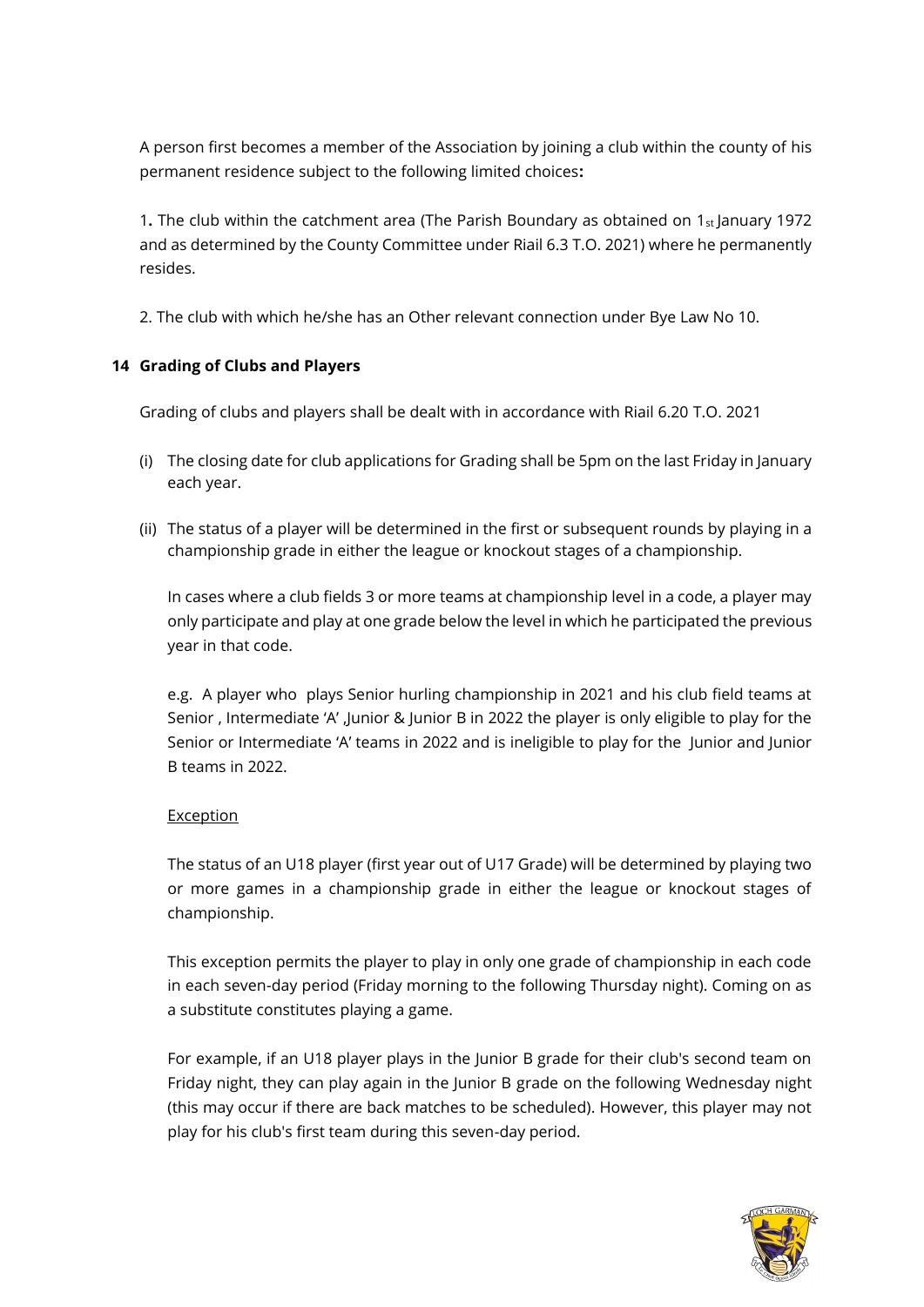Additionally, as an example, if an U18 player were to play their club's second team in the first week and play for their first team in the second week, they may play for their second team again in the third week. If they were then to play for their first team in the fourth week, being their second game in the first team's grade, they will be no longer eligible to play for their club's second team.

A player availing of this rule who plays for a club's first team may not play, at any stage, with a club's third team for the remainder of the championship year pursuant to Riail 6.20 T.O. 2021.

A player availing of this rule who plays for a club's second team may not play, at any stage, with a club's fourth team for the remainder of the championship year pursuant to Riail 6.20 T.O. 2021.

Team sheets will be checked, and any breach of rule will result in disciplinary action.

#### Penalty:

On a proven Objection, Award of Game to Opposing team. On an inquiry by the Committee-In-Charge – Forfeiture of Game without Award of Game to Opposing Team, or Fine, depending on the circumstances.

The second team which the 18-year-old fields on is the one to be penalised in the case of the exception.

#### **15 Playing Restrictions - Riail 6.8 T.O. 2021**

A player from a Club that does not have a hurling/football team as his age or adult level, may apply to the County Committee for permission to play hurling/football, in that grade, with an alternative club in the County.

Permission will only be granted for **1** year playing season.

The CCC shall process such applications (which must be submitted no later than  $1_{st}$  March in any year) and make a decision on the application.

A Player aggrieved by the decision of the CCC will have the right to a hearing at the Co. Hearings Committee meeting whose decision shall be final.

An underage player may be accompanied and assisted in making his case at such a hearing

#### **Restrictions**